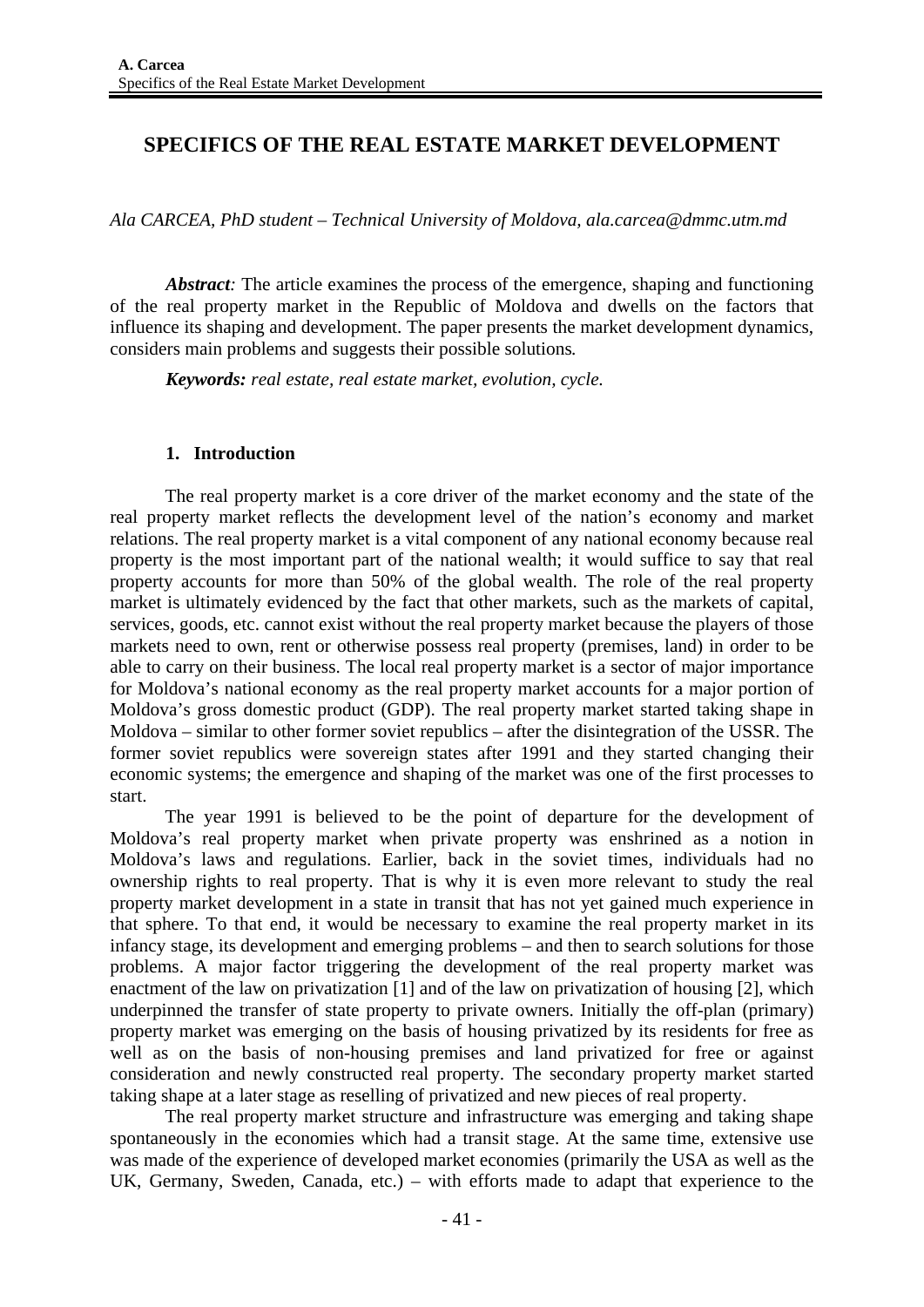actual situation of Moldova's economy in transit as much as possible while developing the legal and regulatory framework for the real property market. Gradually the real property market was becoming more and more active with arrival of the professional market players (brokers, realtors, valuers, developers, lawyers, etc.).

The above-mentioned market reforms resulted in the emergence of multiple ownership types – and so it became necessary to recognize ownership rights as the first step and to protect and guarantee such rights as well as other property rights. These changes resulted in the acute need to create a system of databases with the relevant information.

Shaping of the institutional and legal environment is still in progress for the real estate market and Moldova has adopted a number of documents important for its operation. Enactment of the law On *Real Estate Cadastre* [3] created the foundations for a system for state registration of real estate. The emergence of such a system contributed to collection and registration of data regarding the qualitative and physical characteristics of real property pieces and their appraisal. In Moldova, the multi-purpose cadastre of real estate comprises three sections (registers): information about the rights holder and the basis for the property rights to real property pieces; technical characteristics (specifications); and appraised value of the real property pieces. It developed the legal framework for registration of mortgages which are subject to registration in the Land Register. From this perspective, the registration system provides confidence to commercial banks to accept property as collateral that secures loans [4].

## **2. The real estate market and its specifics**

*The real property market encompasses the entire range of transactions performed with real property between individuals or legal entities within a certain space where the demand for real estate meets with the offer of real property, prices are formed, negotiations and sale/purchase transactions take place on competitive terms and conditions*.

The real property market has certain specific features which differentiate it from other markets. This real property market specific is inseparable from the characteristic traits of real estate as such. Each piece of real property is unique, but its location is fixed. Real estate markets are not efficient markets: the number of sellers and buyers operating at the market is relatively small, real property pieces have a high value which requires considerable purchasing power – and therefore such markets are affected by the offered financing type, loan amounts which can be procured, the amount of the market advance, interest rates, etc. Different from efficient markets, real estate markets are not self-regulating – on the contrary, they are often affected by regulations enacted by central and local governments. Demand and offer of real property can strive to achieve a balance, but that balance is theoretical and can hardly ever be achieved because there is always a discrepancy between demand and offer. Offer develops slowly to satisfy demand of a certain type, but demand can change very rapidly – and so the probability of excessive offer or unsatisfied demand is much higher than that of market balance. Buyers and sellers are not always well informed and sale and purchase transactions are not frequent. Quite often, information about the current transaction prices or about the level of offer is not readily available. Real property pieces are durable and can be viewed as investments. Their liquidity is low and usually the process of sale takes time.

The behaviour of the real estate market is hard to forecast in view of all the abovementioned factors. Of importance are motivations, interactions between the market players and the extent to which these players are affected by endogenous and exogenous characteristics of the concerned real property. So diverse types of real property markets (residential real estate, commercial real property, industrial real property, agricultural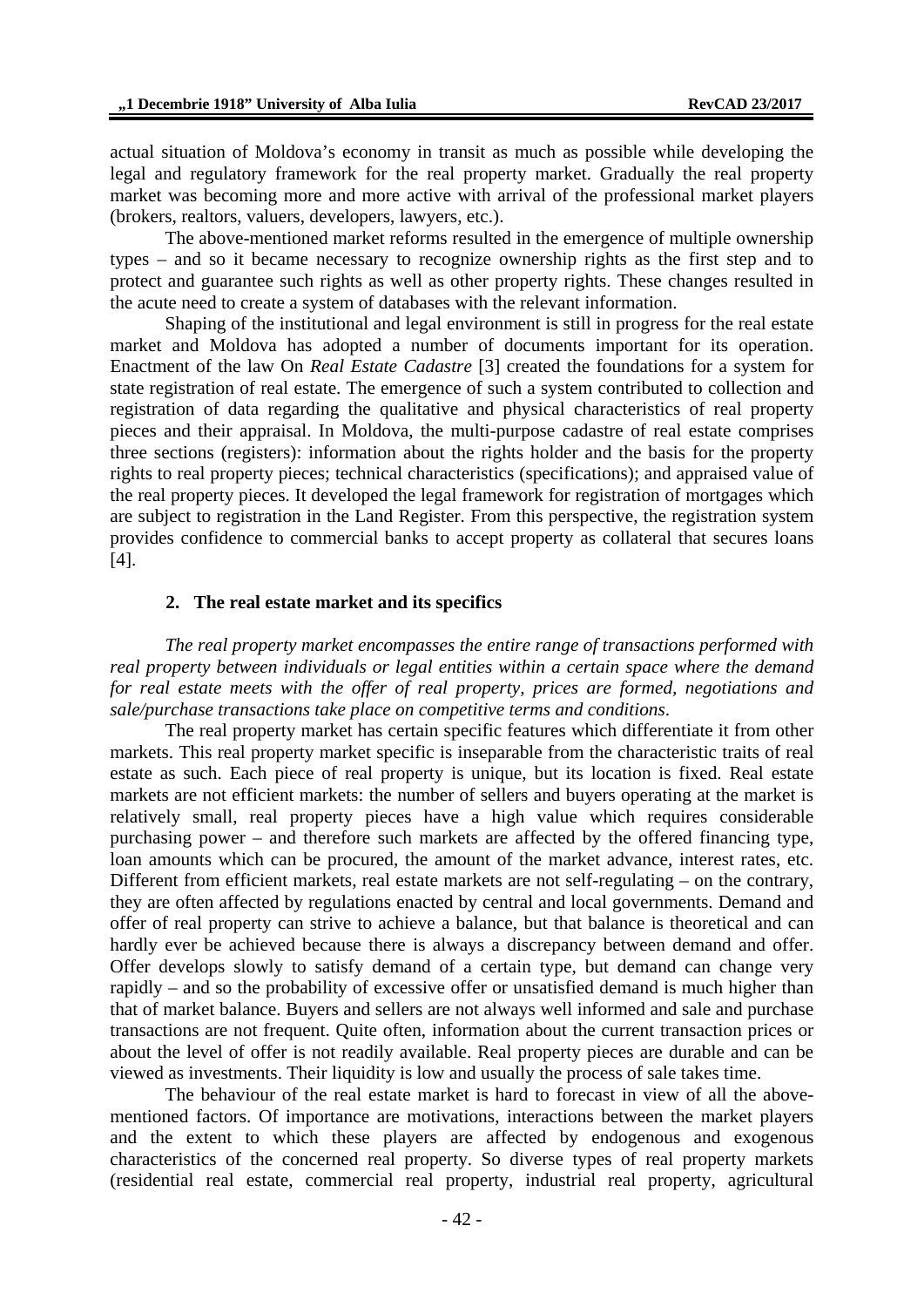property, special types of property) emerged depending on the needs, desires, motivations, location, type and age of the market players on the one hand and on the type, location, design and limitations of the real property pieces on the other hand. The above market types can be additionally broken down into smaller and more specialized markets (so-called sub-markets); this process means market segmentation and disintegration of property.

All real property markets are affected by the behaviour, motivations and interactions between the buyers and the sellers of real property - which are determined, in their turn, by social and economic factors, regulations and restrictions imposed by the state or by the environment. Real property markets can be studied depending on their geographical characteristics or competition, demand and offer, - and all of these are linked with the general conditions at the real property market in its integrity.

Real estate markets are characterised by their heterogeneous nature. Each property is different from others in terms of its characteristics such as location, size, use, etc. Accordingly, one should keep in mind that there are not one, but many markets for real estate property.

Development of the real estate market is determined by:

- o Economic growth or its forecasts. Although the market may experience short-term periods of beneficial conditions in the absence of any growth, such situations do not emerge often;
- o Financial capacity to acquire real property which is determined, in its term, by the economic growth rates (crisis, stagnation, industrial development) of the region as well as availability and nature of jobs;
- o Links between real property prices and economic promise of this or that region.

## **3. Cyclical nature of real estate markets**

Real estate markets – just as any other asset markets – are cyclical and exhibit the typical four phases of recovery, boom, downturn and bust.

Real estate markets are closely related to economic development. During an upswing in the business cycle, economic activity and the demand for real estate space will increase. By contrast, in a downswing, demand for it will decrease.



Fig. 1. Real estate cycle

The real estate cycle can be characterised by four distinct phases:

I. In a recovery, demand begins to rise, while supply is less flexible owing to the lag in construction. Even though some of the extra demand is absorbed by existing vacant real estate, prices and rents tend to rise. Availability of loan funds begins to increase while lending standards are still strict, but relaxing slightly. Accordingly, leverage begins to rise.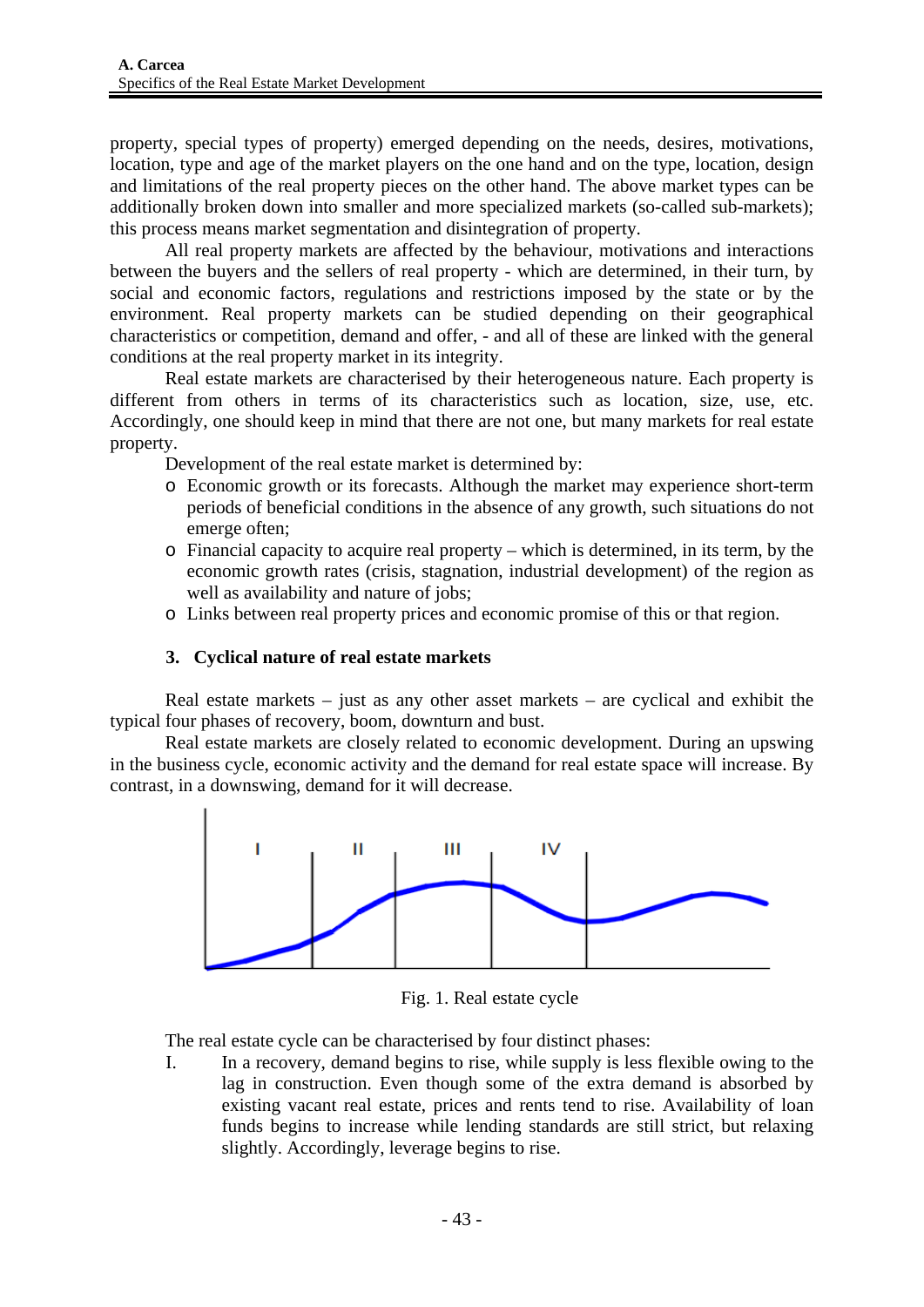- II. This phase is followed by a boom period which is characterised by strong demand. Supply is now following demand, but still not to a sufficient degree. Therefore prices continue to rise and reach high levels relative to rents, fostered by strong positive sentiment on the part of market participants. The price movement is strengthened by the (positive) feedback loop featuring abundant loan funding. Furthermore, competition drives banks to lower their lending standards.
- III. At some point demand decreases, while supply is still expanding owing to the lag in construction; the downturn phase is characterised by decreasing prices. Banks react to these market developments by tightening loan funding supply and lending standards. These stricter financial conditions put extra pressure on real estate markets (a negative feedback loop) and result in further price falls.
- IV. This process continues during the bust period, in which demand is low and unable to absorb the existing supply. Large price decreases are accompanied by a significant rise in vacancy rates. Since expectations and credit ratings of market participants tend to be negative, loan funding is costly and not freely available. Market participants attach significant risk premia to investing in real estate.

The real property market is affected by multiple external drivers such as:

- Changes in the general social-economic situation and the region's economic competitiveness;
- Changes in the government's monetary policy as well as in the policy of commercial banks that determine the availability of funding to finance real property sale and purchase transactions;
- Changes in laws regulating the real property market and in tax laws;
- Changes in situation at the capital market, etc.

Many scientists of global repute were studying the issues of cyclical development in economy, including the real property market. In the 1930s, the US scientist Homer Hoyt examined for the first time cyclical development models for real property market, using land prices as an example.

Diverse researchers and in particular US scientists examined this topic in sufficient detail, analysing the US market, but were not able to arrive at clear and unanimous conclusions. At the same time, their theories had to be tested in practice to be able to take into account the additional external drivers arising as a product of globalization processes in economy.

## **4. Real estate market in the Republic of Moldova**

The emergence and shaping of the real property market started in the environment of economic liberalization changes and of the processes that took place in the economy during that period such as deep economic decline, high inflation rates, decreased consumption levels for most of the population, a dramatic differentiation in the population in terms of their income levels, the lacking legal and regulatory framework necessary for transit to the market, - which factors could not help but affect the peculiarity of shaping market relations in the real property segment.

The history of the real property market is believed to start with the enactment of the Law of the Republic of Moldova on privatization. Currently most analysts identify three main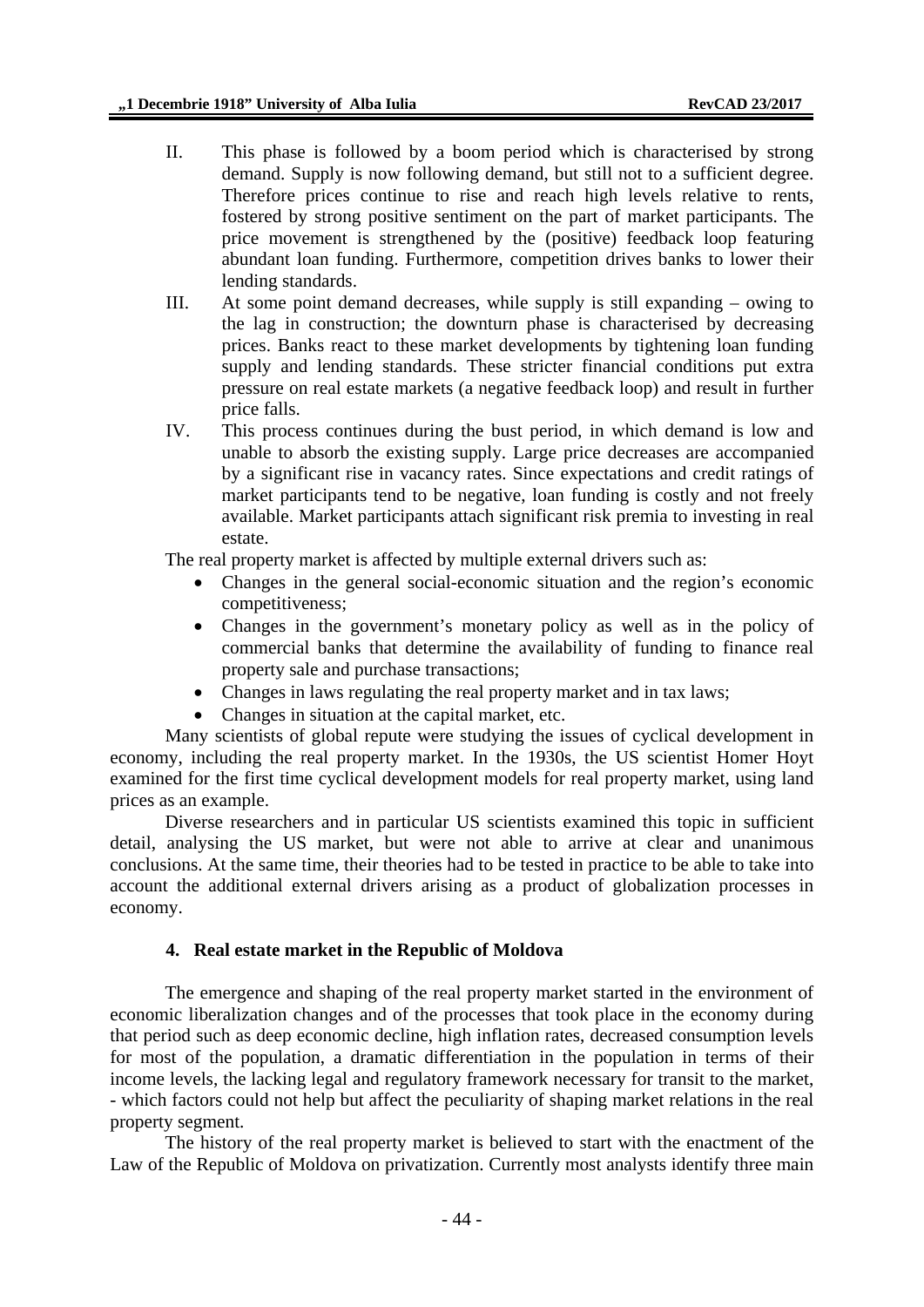chronological stages in the history of development and shaping of the real estate market the, which stages are subdivided in their turn into shorter intermediate periods.

*The first stage represents a period when the rules of residential real estate market have been established (1991 -1998).* During that period, the cost of one square meter of housing was about \$ 100. In 1992, mass privatization of housing began in Moldova. The market started to develop at an accelerated pace due to the increase in supply. More than 86% of the total apartments, about 80% of commercial sites and 70% of industrial facilities had been privatized by the end of 1996.

Between 1994 and 1997 there was a marked increase in housing prices (about 50- 60%). However, a serious impact on prices in the housing market took place during the financial crisis of 1998, resulting in a massive and fairly dramatic drop in prices, which has not been observed since the emergence of the market. Prices for standard properties decreased by 40% by 1999.

Thus, the characteristic feature of the first period in the process of emergence and development of the real estate market has been a rapid rise in prices in the early stage and a significant reduction or even significant fall down towards the end of the period.

*The second stage of the real estate market development in the Republic of Moldova began in 2000 and ended with the beginning of the global financial crisis in 2008*.

The beginning of the second period was still characterised with a decrease in prices for residential real estate. However, the situation had changed by 2002 and prices returned to their pre-crisis level. There followed a prolonged period of rising prices with a slight stabilization in 2004 and 2007. As a result, according to real estate agencies, a historic maximum in prices for apartments at around \$ 930 per square meter was reached in autumn of 2008. Soon, however, real estate became much cheaper in the same year as a result of the global financial crisis (Fig. 2).



Fig. 2. Dynamics of the real estate price (apartments) in Chisinau, USD per square meter (1994-2007)

The overall social-economic situation in the country has significantly changed since the beginning of the  $21<sup>st</sup>$  century: political and economic stability was strengthening; the country went to high economic growth rates from the period of economic downturn, significantly increasing the role of the government in economy, and incomes of the population were rising.

While the real property market had a pronounced redistributive feature in the preceding period, it could be called the development market in the first decade of the 21<sup>st</sup> century.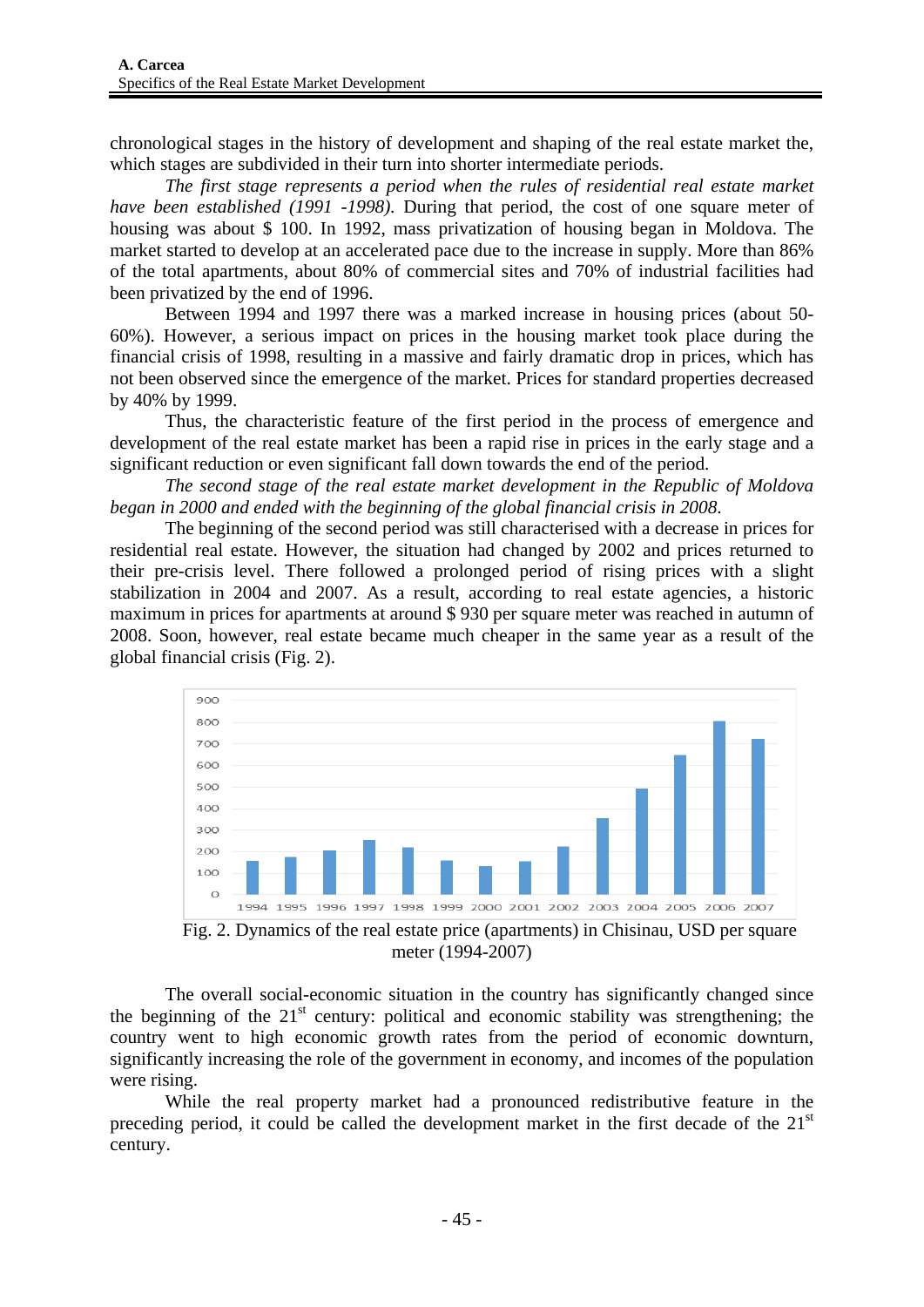This conclusion is based on the following arguments. As compared with the previous period, the volume of construction increased significantly. Thus, during 2000 - 2007 the volume of contract work carried out by construction and assembly organizations increased 6.3-fold as referenced to the constant prices of 2000 [6], returning the most prominent growth to the new construction, the value of which increased 7.1-fold during this period (Fig. 3).



Fig. 3. Value of construction work performed under contract, in MDL millions

During 2000 to 2008, the number of built apartments increased from 2.3 thousand to 6.8 thousand. In the subsequent period, the volume declined slightly; nevertheless, it makes more than 5.4 thousand apartments per year [6].

The global financial crisis impacted the mortgage system first of all. Many banks discontinued their mortgage programs, and those who continued to offer mortgages significantly revised their programs (the rates and the size of down payment have been increased, the requirements for the borrower have been tightened, mortgage loans were mainly extended to finance only secondary market property, etc.). The number of mortgages recorded in the real estate register during 2009 was 12664, which is 33% less than in 2008. Chisinau accounted for 41% of all mortgages registered in Moldova [7].

The surveys of real property market have demonstrated that significant drivers affecting the real property market development since 2001 and intensifying the turnover of real estate among individuals are:

- Political stability;
- Stable growth patterns registered for social-economic and macroeconomic indicators;
- Financial market stabilization;
- Regulation of the legal framework and the relevant regulations:
- Free issuance of ownership titles as part of the first state registration;
- Licensing of professional market players in the real property market and in particular of valuers and experts performing cadastral work.

*The year 2010 can be considered the beginning of the third stage.* A distinctive feature of this stage is building of low-rise housing of small dimensions. Interest rates on loans are high, mortgages remain inaccessible for most of the population. Table 1 shows the development of housing in the Republic of Moldova during 2009-2016.

The decline in housing prices began in the autumn of 2013, after three years of stabilization (2011 - 2013), during which the average cost of 1 sq. m of housing was about EUR 650. At the end of 2013, the price fell by 7% - down to EUR 615 for 1 sq. m. In relation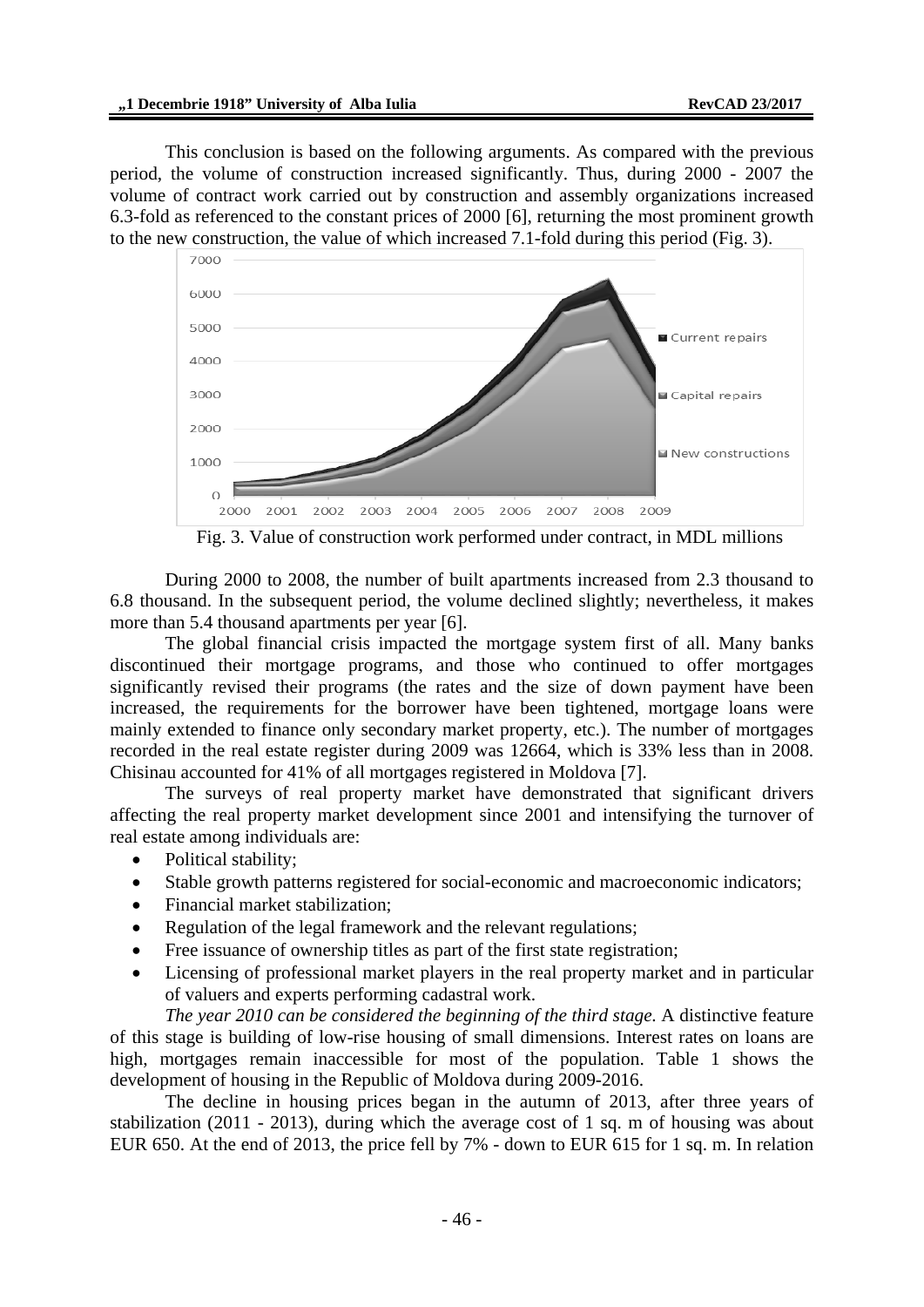to the maximum level of prices for residential real estate, which was achieved in 2008 and stood at EUR 910 per 1 sq. m, the price decline was about 32% in 2013.

| Table 1. INDITING OF BUILDINGS AND MICH AVERAGE SIZE |       |       |       |      |      |      |      |      |
|------------------------------------------------------|-------|-------|-------|------|------|------|------|------|
|                                                      | 2009  | 2010  | 2011  | 2012 | 2013 | 2014 | 2015 | 2016 |
| Number of flats,                                     | 4.8   | 4.9   | 5.2   | 5.1  | 5.5  | 5.4  | 7.6  | 6.1  |
| thou                                                 |       |       |       |      |      |      |      |      |
| including, %:                                        |       |       |       |      |      |      |      |      |
| 1 room                                               | 16.3  | 19.6  | 17.6  | 17.7 | 28.7 | 23.6 | 33.2 | 30.7 |
| 2 rooms                                              | 31.6  | 32.5  | 33.1  | 32.6 | 33.4 | 37.9 | 40.1 | 41.0 |
| 3 rooms                                              | 31.0  | 28.5  | 29.7  | 30.6 | 26.0 | 24.1 | 16.7 | 18.9 |
| 4 rooms and over                                     | 21.1  | 19.4  | 19.6  | 19.1 | 11.9 | 14.4 | 10.0 | 9.3  |
| Average size of                                      | 103.7 | 110.7 | 113.5 | 99.1 | 93.3 | 92.6 | 80.4 | 84.9 |
| built flats, sq. m                                   |       |       |       |      |      |      |      |      |

Table 1. Number of built flats and their average size

Today we can see a new round of the crisis which has less in common with the global trends, unlike 2008-2009. National currency has been devalued against the major currencies of reference – US dollar and Euro. Remittances transferred in the country by labour migrants working abroad have decreased. The crisis in the banking sphere, followed by the exodus abroad of important financial resources from the country, has also aggravated the already difficult situation. Fig. 4 shows the evolution of prices for real property during 2007 - 2016.



Fig. 4. Dynamics of the average market price of 1 sq. m of apartment area during 2007-2016 (in Euros)

It follows from the analysis performed that the real estate market is very sensitive to economic as well as political changes taking place in the state and also to the macro-economic situation as a whole.

At present, the factors that impact the real estate market are:

- Political and economic instability;
- Reduction of mortgage lending;
- Devaluation of the national currency;
- Reduced purchasing power of the population;
- Pessimistic expectations of market participants.